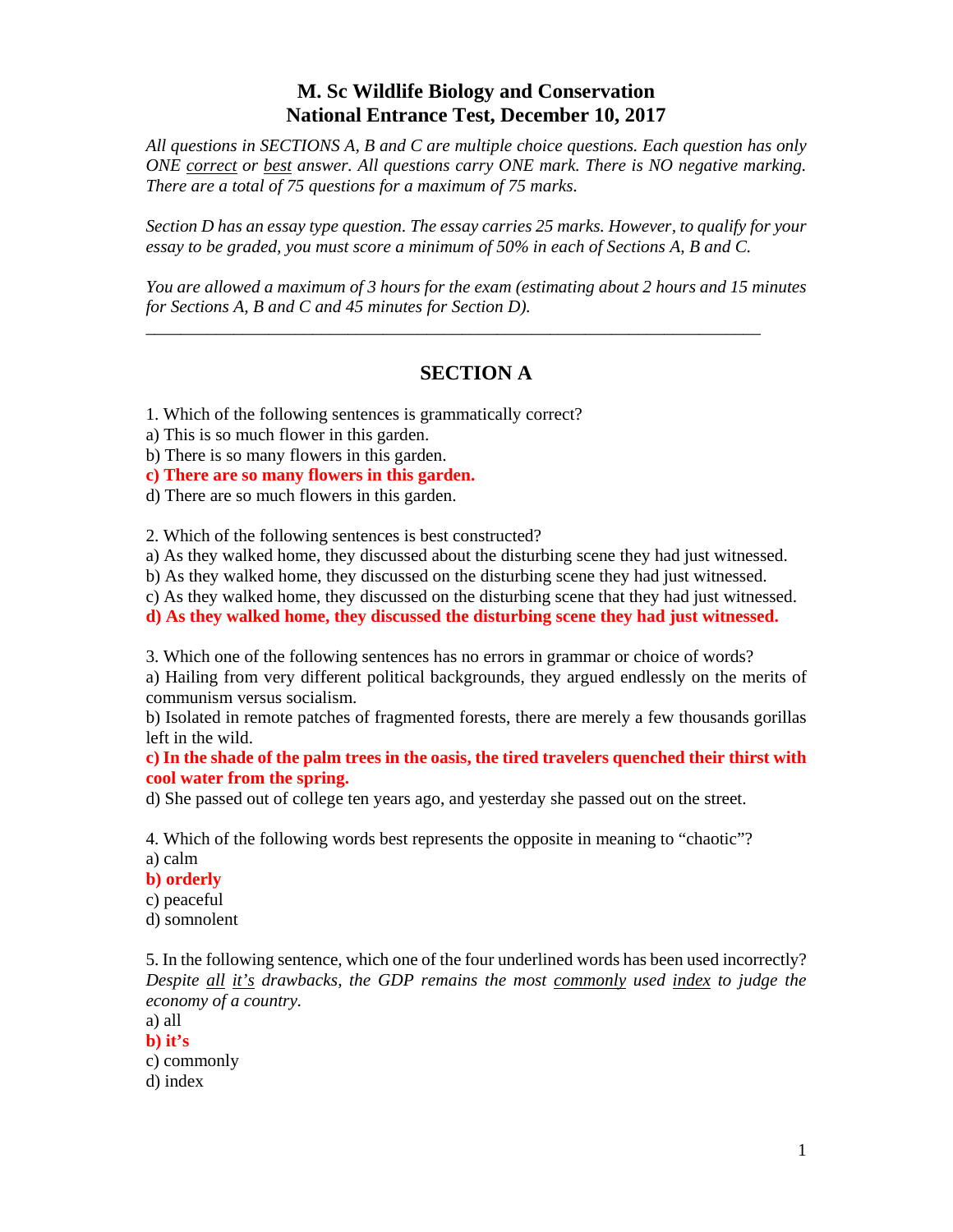6. Which of the following relationships most closely approximates "a tooth in a comb"?

a) A scooter in a parking lot

## **b) A page in a book**

- c) A leaf in a tree
- d) A log in a forest

7. In the following paragraph, there is a blank sentence. Choose from among the four options below, the most logically consistent sentence to fill this blank:

Environmentalists, dismayed by the havoc that industrial human societies are wreaking on the earth, often hark back to a golden age when ancient human societies lived in harmony with nature. \_\_\_\_\_\_\_\_\_\_\_\_\_\_\_\_\_\_\_\_\_\_\_\_\_\_\_\_\_\_\_\_\_\_\_\_\_\_\_\_\_\_\_\_\_\_\_\_\_\_\_\_\_\_\_\_\_\_\_\_\_\_. It is

now evident that the collapses of the Inca and Harappan civilization were correlated with environmental degradation, suggestive of expanding human populations outgrowing their environments. Likewise, the extinctions of the magnificent mega-fauna of the new world coincided with the arrival and migration of the first humans across the Americas. This recent scientific evidence makes the supposed past Golden age of environmentalism look mythical. How can we reconcile this evidence with stories of conservationist cultures from across the world?

a) Indeed, recent paleontological and archaeological studies are providing evidence for such a golden age.

b) However, recent paleontological and archaeological studies suggest the fossil records of human brain evolution that we had earlier may be inaccurate.

**c) However, recent paleontological and archaeological studies are beginning to paint a very different picture of ancient human societies.** 

d) However, recent scientific studies are beginning to suggest that the environmental impacts of industrial societies are not significant.

8. Find the number of triangles in the figure below:



9. The statement "If you do not move, the dog will not bite you" is false only if:

a) You move, and the dog bites you

- b) You move, and the dog does not bite you
- c) You do not move, and the dog does not bite you

**d) None of the above** 

10. A is B's wife; D is C's son; and, C is A's daughter. How is B related to D? a) Cousin b) Father **c) Grandfather** d) Uncle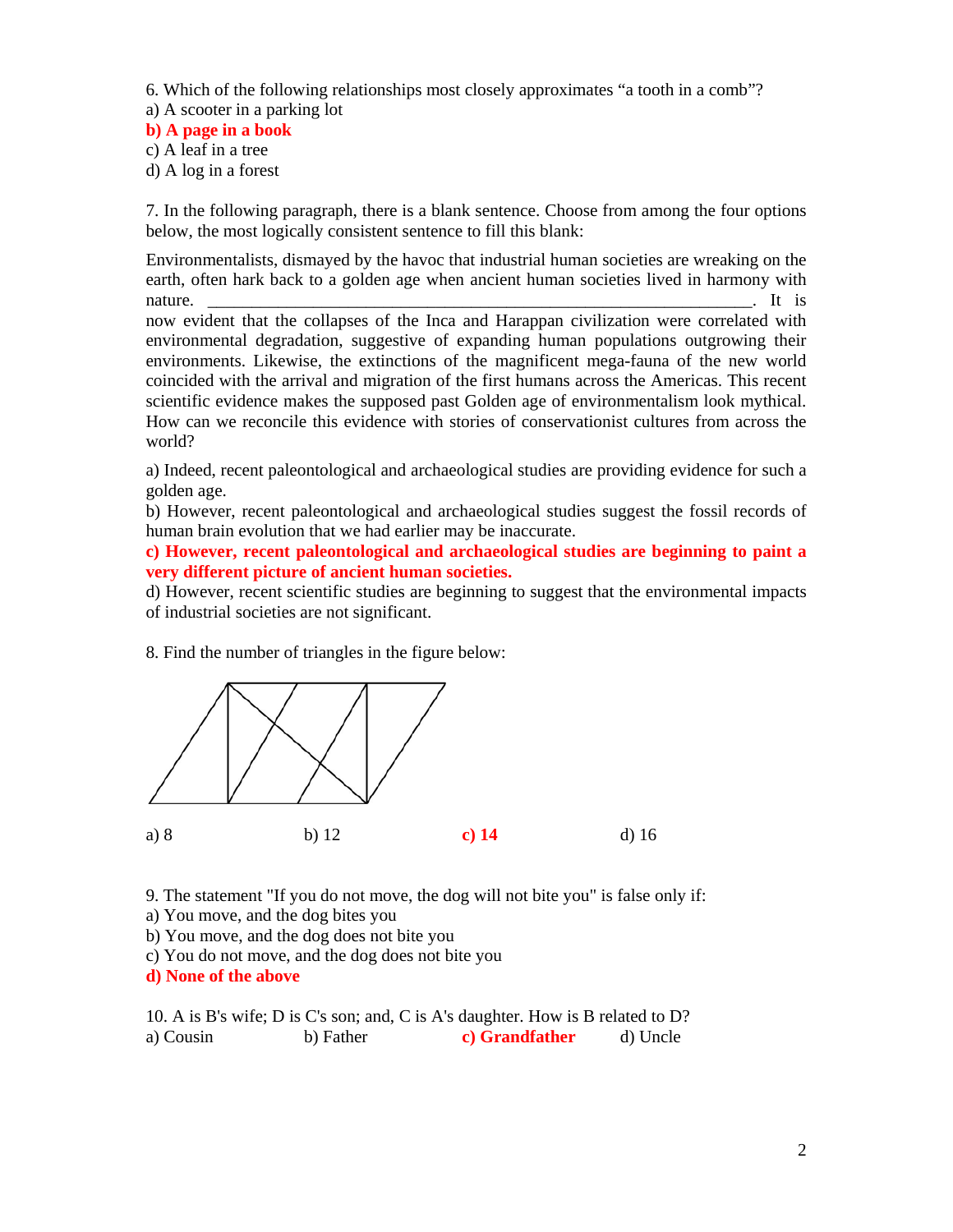11. A combination of **three** colors is to be chosen to decorate a room for an event. The available colors are: red, green, blue, yellow, orange, brown and grey. The event manager has specified the following conditions for choosing colors:

- i) If yellow or orange is chosen the other must also be chosen;
- ii) Red and green cannot be chosen together;
- iii) Either red or orange has to be chosen.

If green is chosen as one of the colors, what are the other two colors possible?

- **a) orange and yellow**
- b) red and brown
- c) red and orange
- d) yellow and brown

12. In the following figure the geometric shapes represent: Rectangle – males; Square – urban; Circle – educated; Triangle - smokers.



13. The amount of water flowing into a water tank doubles every minute. The tank is full in an hour. When is the tank half full?

- a) 53 minutes
- b) 55 minutes
- c) 56 minutes
- **d) 59 minutes**

14. Arrange the following in increasing order of likely arrival dates, i.e. starting with earliest arrival, of the southwest Monsoon every year: 1. Andaman & Nicobar Islands; 2. Goa; 3. Kerala; and 4. Rajasthan.

#### **a) Andaman & Nicobar Islands-Kerala-Goa-Rajasthan**

- b) Kerala-Andaman & Nicobar Islands-Goa-Rajasthan
- c) Kerala-Goa-Andaman & Nicobar Islands-Rajasthan
- d) Kerala-Goa-Rajasthan-Andaman & Nicobar Islands

15. The Burgess Shale, located in the Canadian Rocky mountains, contains the best record of \_\_\_\_\_\_\_\_\_\_\_\_\_\_ animal fossils in the world.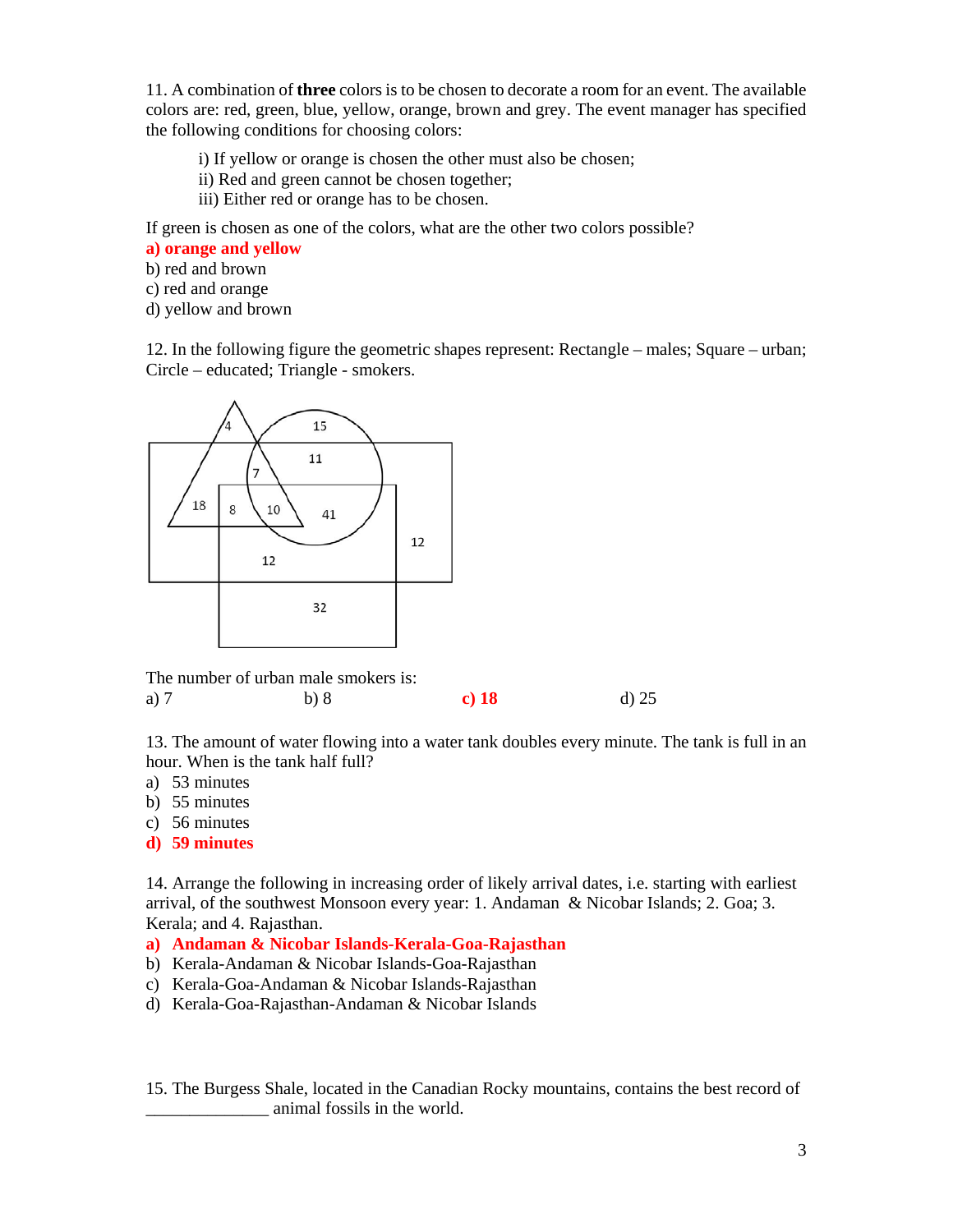#### **a) Cambrian**

- b) Cretaceous
- c) Devonian
- d) Triassic

16. As of 1<sup>st</sup> November 2017, in which of these Indian states does the Bharatiya Janata Party not form a part of the state government?

**a)** Assam b)Jharkhand c)Manipur **d)Tripura** 

17. The Nobel Peace Prize for 2017 was awarded to:

- a) American Civil Liberties Union
- b) International Atomic Energy Agency
- **c) International Campaign to Abolish Nuclear weapons**
- d) UN high commission for refugees

18. Nirmala Sitharaman is only the second woman to hold the portfolio of Defence Minister of India. Who was the first?

- **a) Indira Gandhi**
- b) Maneka Gandhi
- c) Najma Heptulla
- d) Uma Bharti
- 19. Arrange the following states in increasing order of number of bordering states:
- 1. Kerala; 2. Karnataka; 3. Tamil Nadu; 4. Telangana.
- a) Kerala-Karnataka-Telangana-Tamil Nadu
- **b) Kerala-Tamil Nadu-Telangana-Karnataka**
- c) Tamil Nadu-Kerala-Telangana-Karnataka
- d) Telangana-Kerala-Tamil Nadu-Karnataka

20. The most recent signatory to the Paris Climate Agreement, which commits its signatories to reducing carbon dioxide emissions, is:

- a) Australia
- b) USA
- c) Nicaragua
- **d) Syria**

# **END OF SECTION A**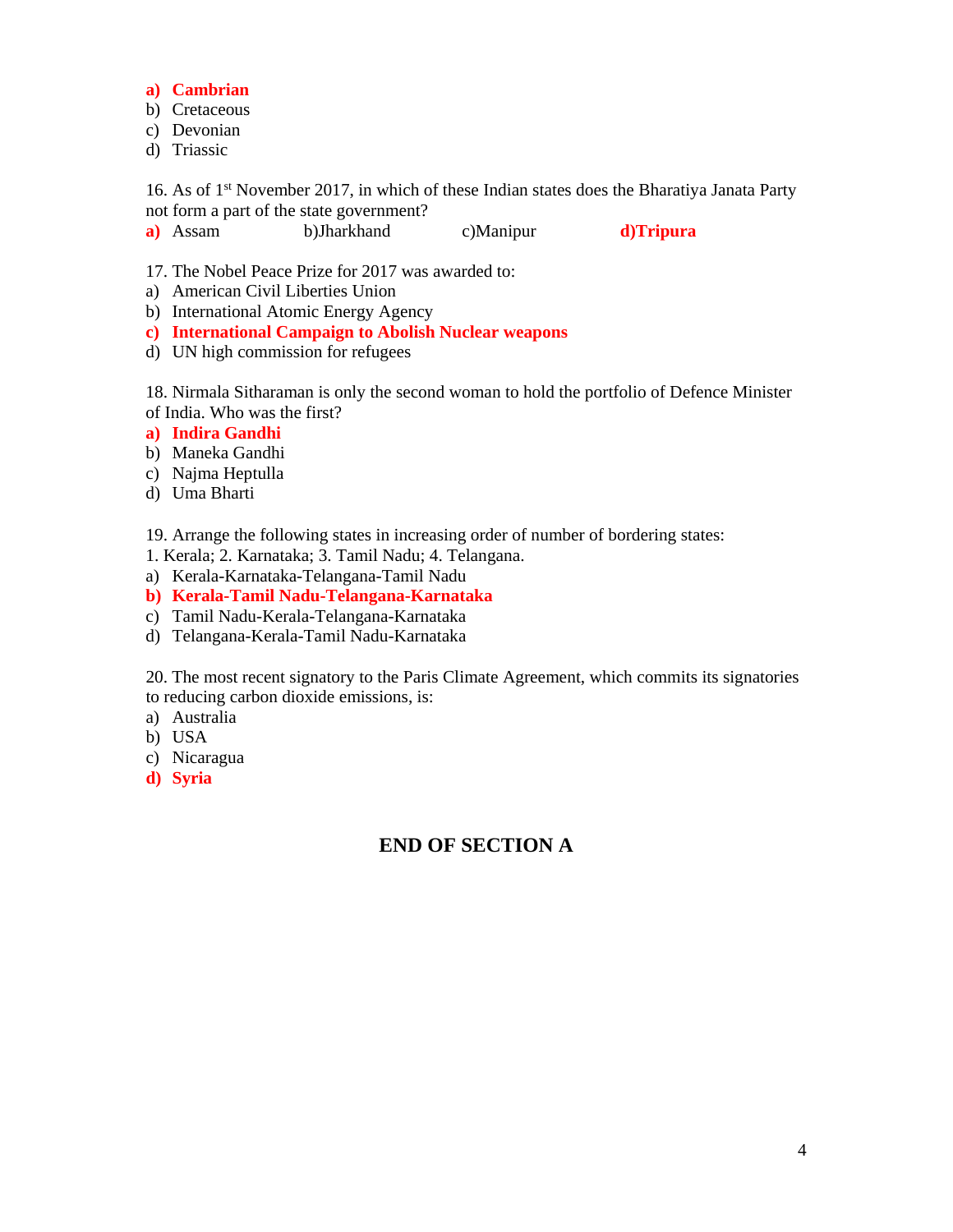#### **SECTION B**

|                                                                                                                                        | area of a mouse whose body volume is $64 \text{ cm}^3$ is: |                       | 1. If you imagine the body shape of mammals to be approximated by a cube, then the surface     |  |
|----------------------------------------------------------------------------------------------------------------------------------------|------------------------------------------------------------|-----------------------|------------------------------------------------------------------------------------------------|--|
| a) $16 \text{ cm}^2$                                                                                                                   | b) $46 \text{ cm}^2$                                       | c) 96 cm <sup>2</sup> | d) $126 \text{ cm}^2$                                                                          |  |
| 2. If a population is declining by 50% every year, how many years (in integers) will it take to<br>dip below 10% of its original size? |                                                            |                       |                                                                                                |  |
| a) $1$                                                                                                                                 | b) $2$                                                     | c) $4$                | d)8                                                                                            |  |
| area of the new square?                                                                                                                |                                                            |                       | 3. If the length of each side of a square is increased by 50%, what is the percent increase in |  |
| a) $50\%$                                                                                                                              | b) $125%$                                                  | c) $250\%$            | d) 500%                                                                                        |  |
| 4. When asked how old she was, Ramya replied "In five years I will be thrice as old as I was<br>three years ago". How old is she?      |                                                            |                       |                                                                                                |  |

a) 5 **b) 7** c) 9 d) 11

5. Suppose there was a blood test for a fictitious disease called 'tahr acrophobia'. The false positive rate for this test is 1 in 20. In other words, out of 20 non-diseased tahr that are tested, on average one will test positive, even though it does not have the disease. You test 20 nondiseased tahr for this disease. What is the probability that none test positive?

- a)  $(1/20)^{20}$
- b) **(19/20)^20**
- c) 1/20
- d) 19/20

6. You are interested in how growth rates of Teak trees are affected by their distance from road edges, and you think this effect is mediated by a fungal disease of Teak (called 'mycoferous existentialitis'). By measuring infection intensity (in terms of percent trunk area covered by fungus) in trees at different distances (in metres) from road edges, you come up with this relationship:

#### *Infection intensity* = 40 – 0.5×*Distance*

Measuring growth rate is more difficult, and so, for a smaller set of trees you look at the relationship between infection intensity and growth rate (in cm of trunk diameter per year), and find this relationship:

#### *Growth rate* = 2 – 0.01×*Infection Intensity*

Assuming that nothing else affects infection or growth rate, what equation would predict the growth rates of Teak trees based on distance from road edge?

- a) 40 0.5×*Distance*
- b) 2 0.01×*Distance*
- c) 0.8 + 0.05×*Distance*
- d) **1.6 + 0.005×***Distance*

7. An ecologist measures a sample of lake water and finds 20 million Euglenoides (*Euglena* species) per cubic metre. This is a measure of:

- a) Population size
- b) Dispersion
- **c) Density**
- d) Carrying capacity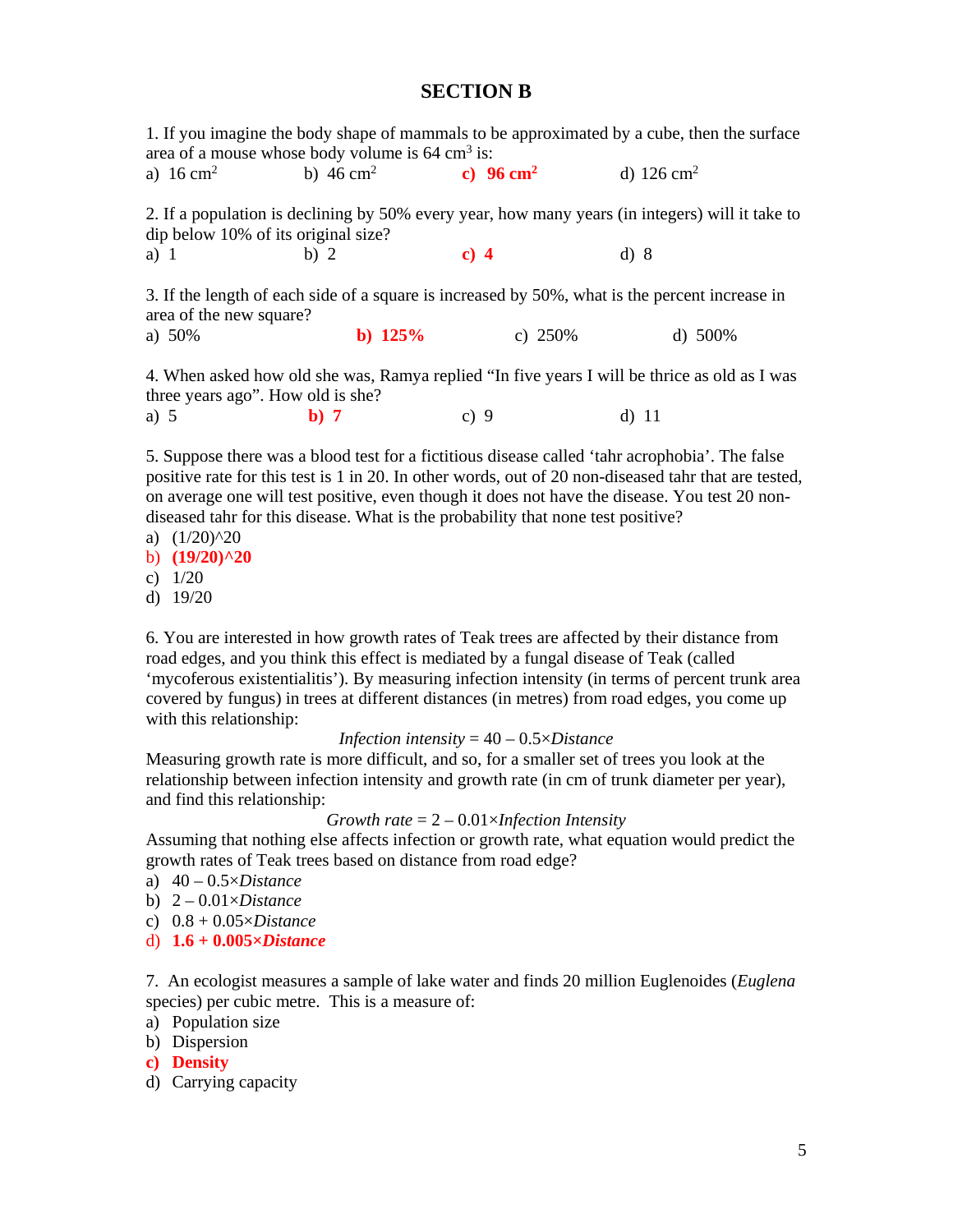8. The ratio of population size in any given year divided by the population size the previous year is 1.1. If the starting population size is 80, then in 10 years what is the expected population size?

a)  $80 \times 10^{1.1}$ 

- b)  $80 \times 1.1^{10}$
- c)  $10 \times 80^{1.1}$
- d)  $80 + 10 \times e^{1.1}$

9. In order to determine the relationship between testosterone and aggression in lizards, a field biologist spends the summer measuring the percentage of time 10 males and 10 females spend fighting. She also obtains a blood sample from each one of these lizards and measures testosterone levels. What can she conclude from the resulting figure below?



- a) males but not females are aggressive
- b) level of aggression is correlated with level of testosterone in lizards
- c) testosterone is required for heightened aggression in males but not females
- **d) level of aggression is correlated with level of testosterone in males but not females**

10. Males and females in a population of fish show striking variation in colour: each sex may be coloured either blue or yellow. The proportion of the *population* consisting of blue males is 0.2 and the proportion consisting of blue females is 0.3. The sex ratio in this population is 1.5 females to a male. Suppose I catch an individual and find that it is a male. What is the probability that the male I have caught is blue?

- **a) 0.5**
- b) 0.125
- c) 0.2
- d) 0.4

11. Consider a population showing the growth rate,  $dN/dt = rN \times (1 - N/K)$ , where r is instantaneous growth rate,  $N$  is population size and  $K$  is carrying capacity (that is, the population size at which birth rate equals death rate). For such a population, population growth rate is maximum at

- a)  $N = 1$
- b)  $N = K/4$
- c)  $N = K/2$
- d)  $N = K$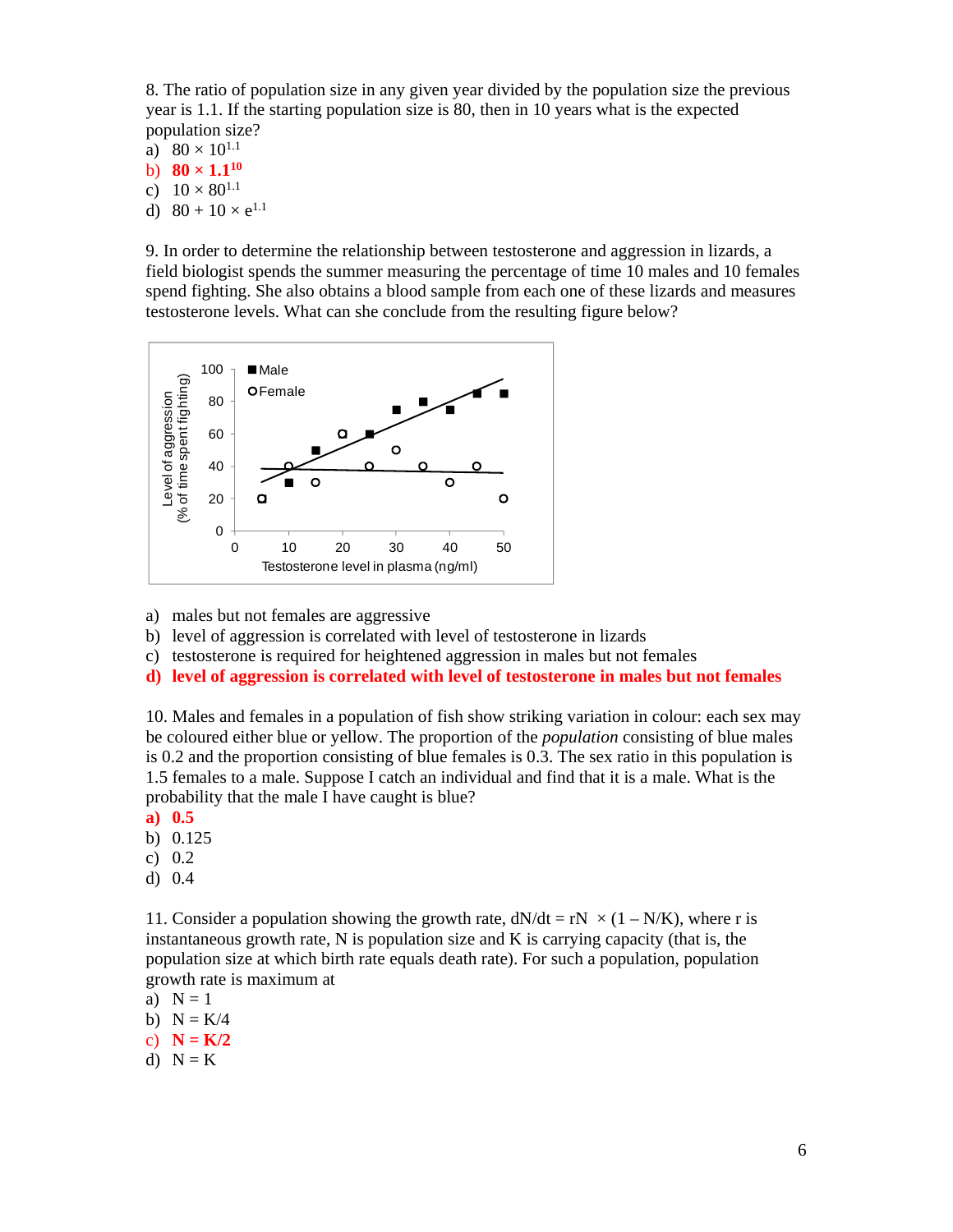12. Three ground-dwelling spiders emerge from small holes in the ground, which form an equilateral triangle. Each spider randomly picks a direction and starts to move along the edge of this triangle to the next hole. What is the probability that none of the spiders run into each other?

a) 0.5

**b) 0.25** 

c) 0.175

d) 0.125

13. In the following graph, what is the approximate distance between point A and point B?



c) 11.5

d) 21.9

14. Assume that you are walking on a randomly laid straight line through a grassland, and you can see all the cattle within 100 m on either side of your path. If you walked four such lines of 2.5 km, 3.0 km, 2.0 km, and 5.0 km and saw 320, 120, 50 and 400 heads of cattle, respectively in these lines, what is the average density of cattle across the four lines that you walked?

- a) **341.2 km-2**
- b) 3412 km-2
- c)  $6824 \text{ km}^{-2}$
- d) 682.4 km-2

15. If you had walked the above lines through a wooded forest where you cannot see all the cattle within 100 m on either side of your path, but counted the same number of cattle, you would:

- a) Overestimated the density
- b) **Underestimated the density**
- c) Correctly estimated the density
- d) Density would become more variable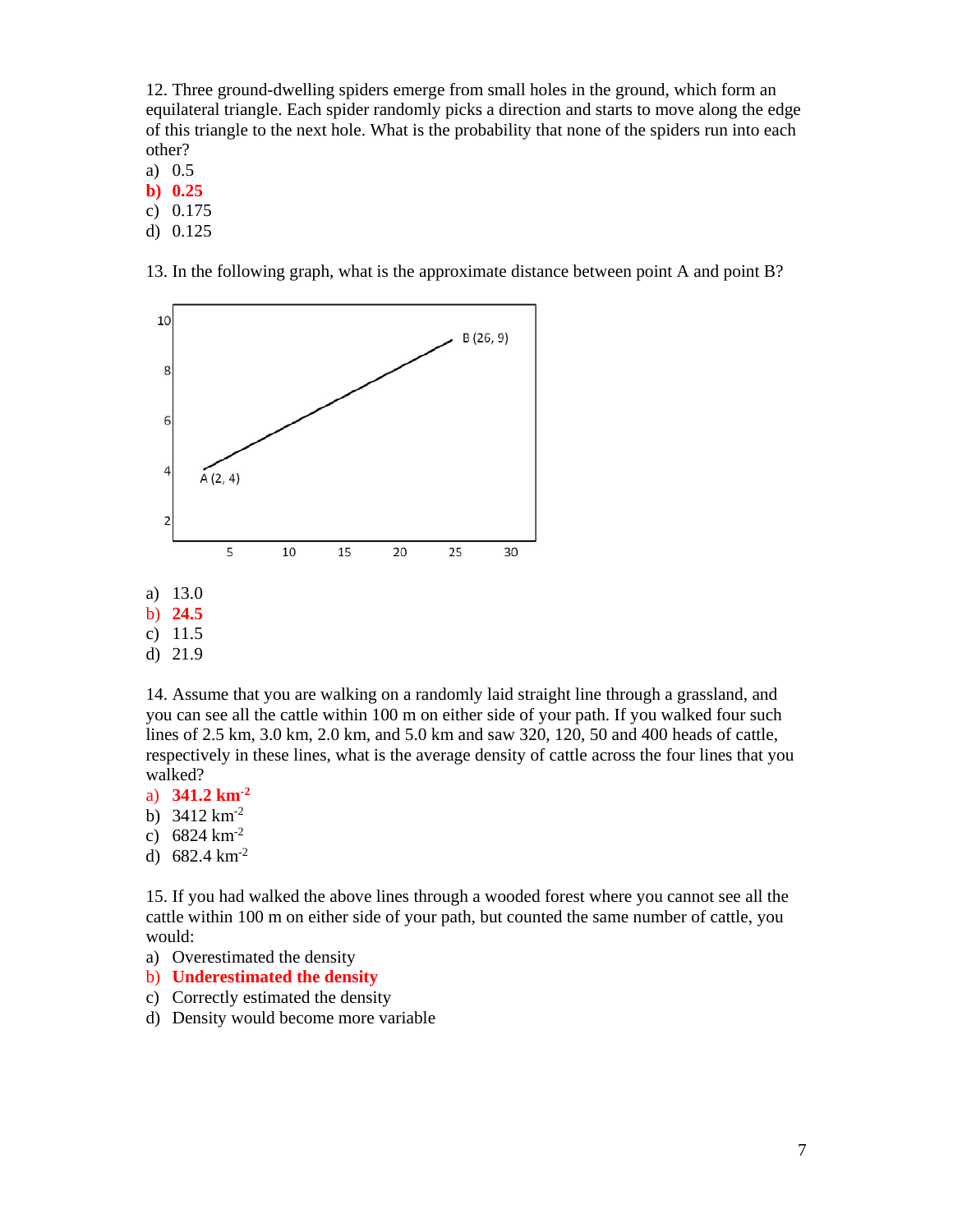#### 16. What is the area of the shaded portion in the graph below?



- a)  $320.9 \text{ m}^2$
- b) **465.5 m2**
- c)  $621.1 \text{ m}^2$

d)  $719.0 \text{ m}^2$ 

17. A team of ornithologists surveyed three islands, and encountered 1000, 800 and 700 individual birds of 78, 60 and 62 species on Aali, Bali and Cali islands respectively. The mainland bulbul, the only invasive species encountered during the survey, was the most common bird in the survey: 500 individuals of mainland bulbul were recorded on Aali, 200 on Bali and 250 on Cali. What is the species encounter rate (number of species per individual observed) of only native birds?

- a) Aali-1.54; Bali-0.98; Cali-1.35
- b) Aali- 0.031; Bali-0.024; Cali-0.025
- c) Aali-0.077; Bali-0.074; Cali-0.087
- d) **Aali-0.154; Bali-0.098; Cali-0.135**

18. An ornithologist wishes to test whether a species of bulbul prefers to build nests on certain tree species and not on others. She samples many individuals of 6 different tree species and records how many individuals carry bulbul nests and how many do not. This is shown in the Table below.

| Tree Species         |    | . . |    |    |
|----------------------|----|-----|----|----|
| <b>Nests Present</b> | ςr | 40  |    |    |
| Nests Absent         |    | ້   | 40 | -- |

Which of the following statistical methods is most appropriate to test the null hypothesis of no difference in nesting preference across tree species by this bulbul?

## a) **chi-square test**

- b) linear regression
- c) one-way ANOVA
- d) t-test

19. The Poisson distribution is commonly used in ecology, for example to represent the distribution of plant and animal abundances in space, and behavioural events in time. The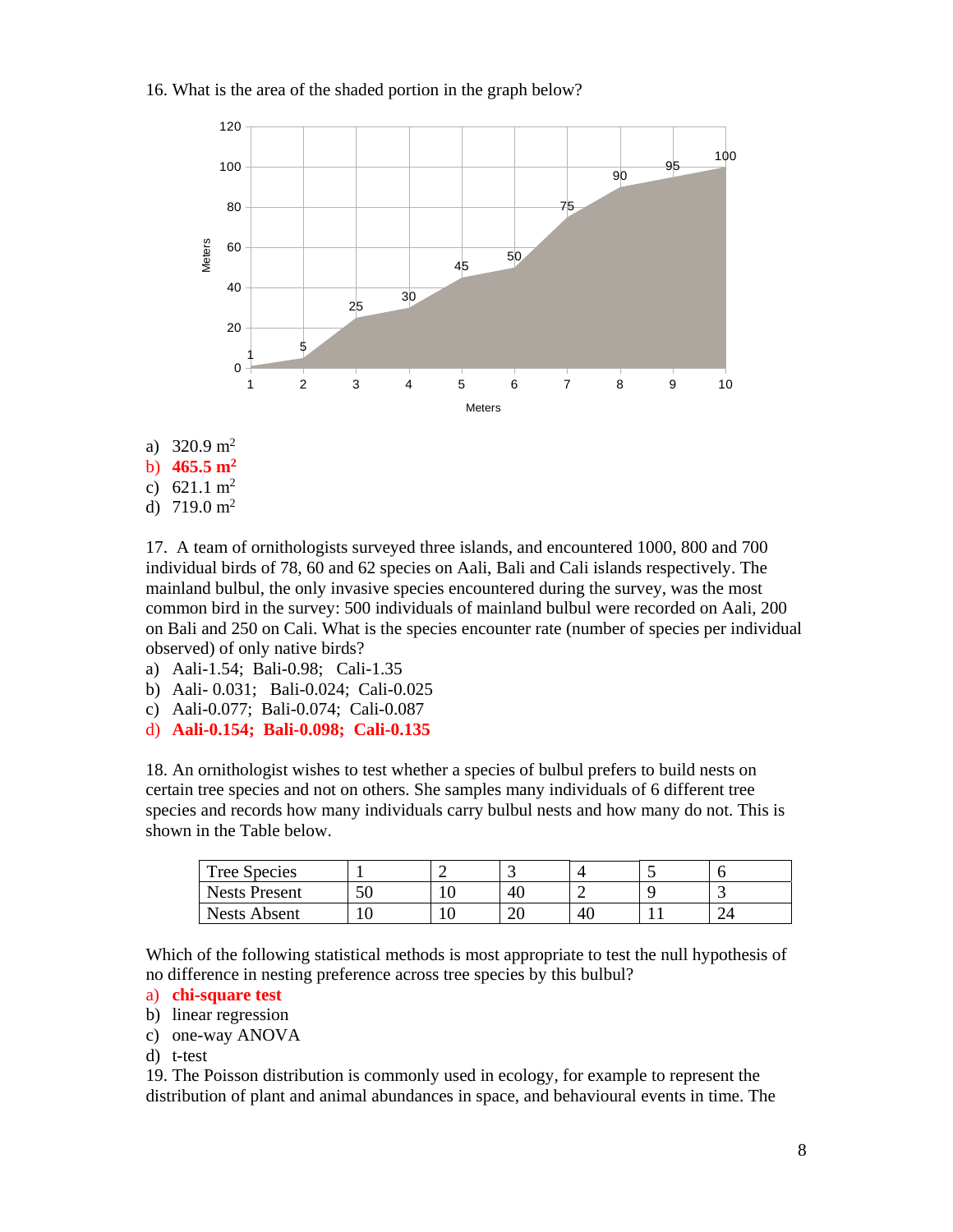variance equals the mean in this distribution. Accordingly, standard deviation and the coefficient of variation (which is the standard deviation divided by the mean) will:

- a) both show negative relationships with the mean
- b) both show positive relationships with the mean
- c) show negative and positive relationships respectively with the mean
- d) **show positive and negative relationships respectively with the mean**

Refer to the bar chart given below, and answer the following two questions:



20. Population change in a year for a species is defined as the percentage change (either increase or decrease) in that year's population compared to the previous year. Which of the years given below had the largest population change from the previous year for species A, B and C, respectively?

- a) 2003, 2004, 2001
- **b) 2001, 2001, 2001**
- c) 2001, 2004, 2001
- d) 2003, 2001, 2001

21. Which species had the highest average population change (as defined above) across four years?

- a) Species A
- b) Species B
- **c) Species C**
- d) Species B and C.

22. The number of species (S) on an island is often a simple power function of the area (A) of the island:  $S = aA<sup>b</sup>$ . For a data set on plant species richness across a set of islands, I run a linear regression with  $log_{10}S$  as the response variable (Y) and  $log_{10}A$  (area measured in sq km) as the predictor variable (X) and get  $Y = 1 + 0.6X$  as the equation of the best-fit regression line. According to this equation, the number of species on islands that are 1 and 10 sq km in area are approximately  $\qquad$  and  $\qquad$  respectively.

- a) 1 and 6
- b) 2 and 7
- **c) 10 and 40**
- d) 20 and 80

23. Caterpillars of a butterfly species sequester toxic secondary metabolites from their host plants, and use these to deter predators. The figure below describes results from an experiment examining predation on different caterpillars by either naive (white bars) or experienced (grey bars) birds. Naive birds had never encountered these caterpillars while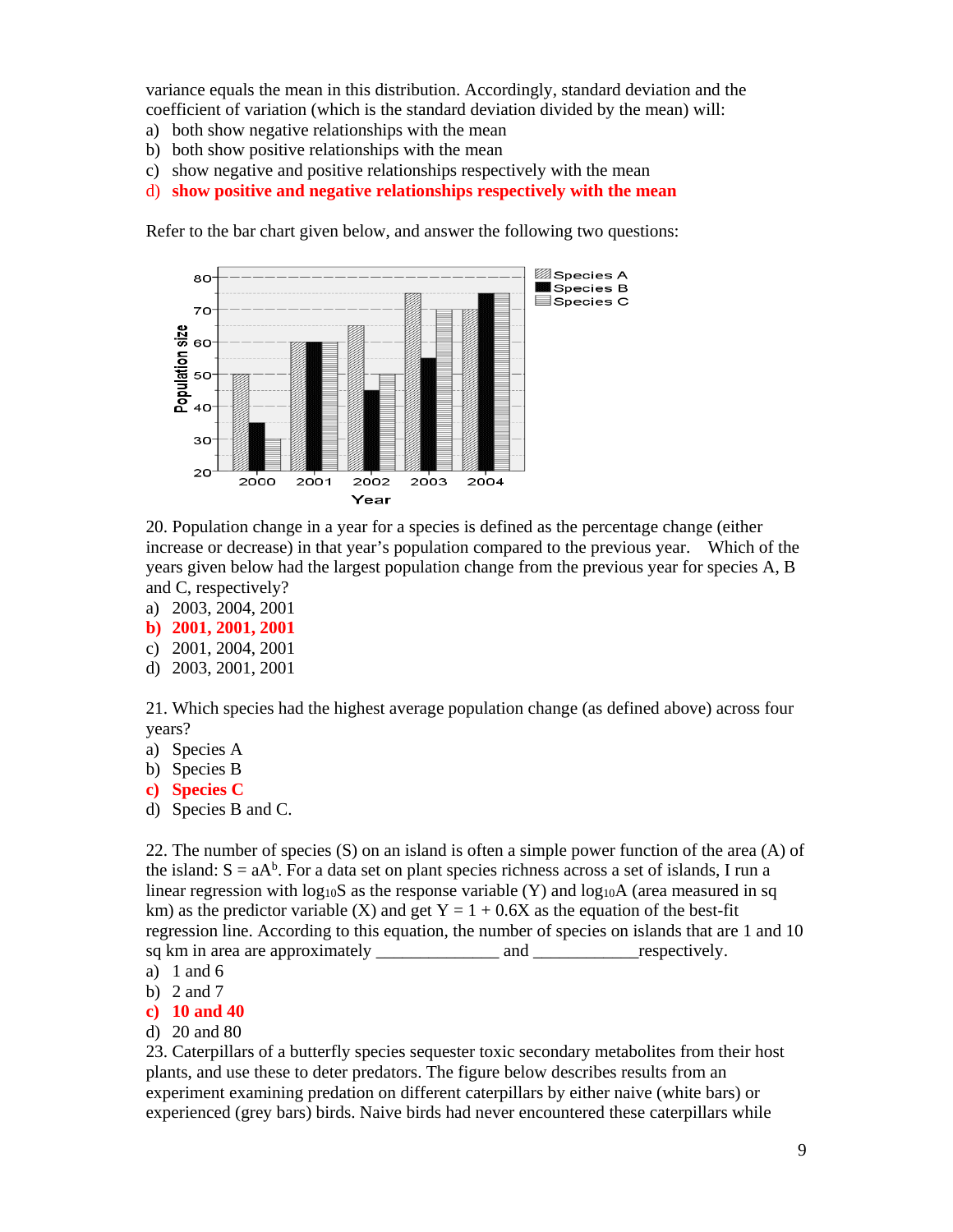experienced birds had encountered all four caterpillar types, which differed in their color and the presence of toxic metabolites (RT - red and toxic; RnT - red and not toxic; BT - brown and toxic; BnT - brown and not toxic).



Which of the following comparisons demonstrates learning by negative reinforcement in the birds?

- a) The difference in predation on toxic versus non-toxic caterpillars by naive birds.
- **b) The difference in predation on toxic butterflies between experienced and naive birds.**
- c) The difference in predation on red versus brown butterflies by experienced birds.
- d) The difference in predation on red versus brown butterflies by naive birds.

24. The scientist Anders Møller carried out some elegant experiments on whether female European swallows choose their mating partners on the basis of their tail length. He divided all his experimental males randomly into the following four groups:

Group 1: Males with their tail feathers made shorter by removing some part of them Group 2: Males with their tail feathers made longer by gluing additional feather sections onto their tails

Group 3: Males with unchanged tails

Group 4: Males that had their tail feathers shortened and then restored to their original length by gluing back the same feather sections.

Given the above information, choose which of the following possibilities could have been Møller's rationale for including the males of Group 4 in these experiments:

- a) To compare the survival rates of the two groups of males with similar tail lengths, one with glue treatment and the other without
- b) To ensure that gluing back the feather sections did not cause any permanent damage to the males' tails
- c) To evaluate the effect of shortening the tail on choosing behaviour of females
- **d) To evaluate the effect of manipulating the tail, but not changing its length, on the choosing behaviour of the females**

25. Climate warming can alter the competitive environment experienced by a plant species growing on a mountainside. If the plant species fails to migrate upslope to track climate warming, it will compete with either its current community members (if they also fail to migrate; Scenario 1) or with novel species that have migrated upslope from a lower elevation to track climate (Scenario 2). On the other hand, if it migrates upslope to track climate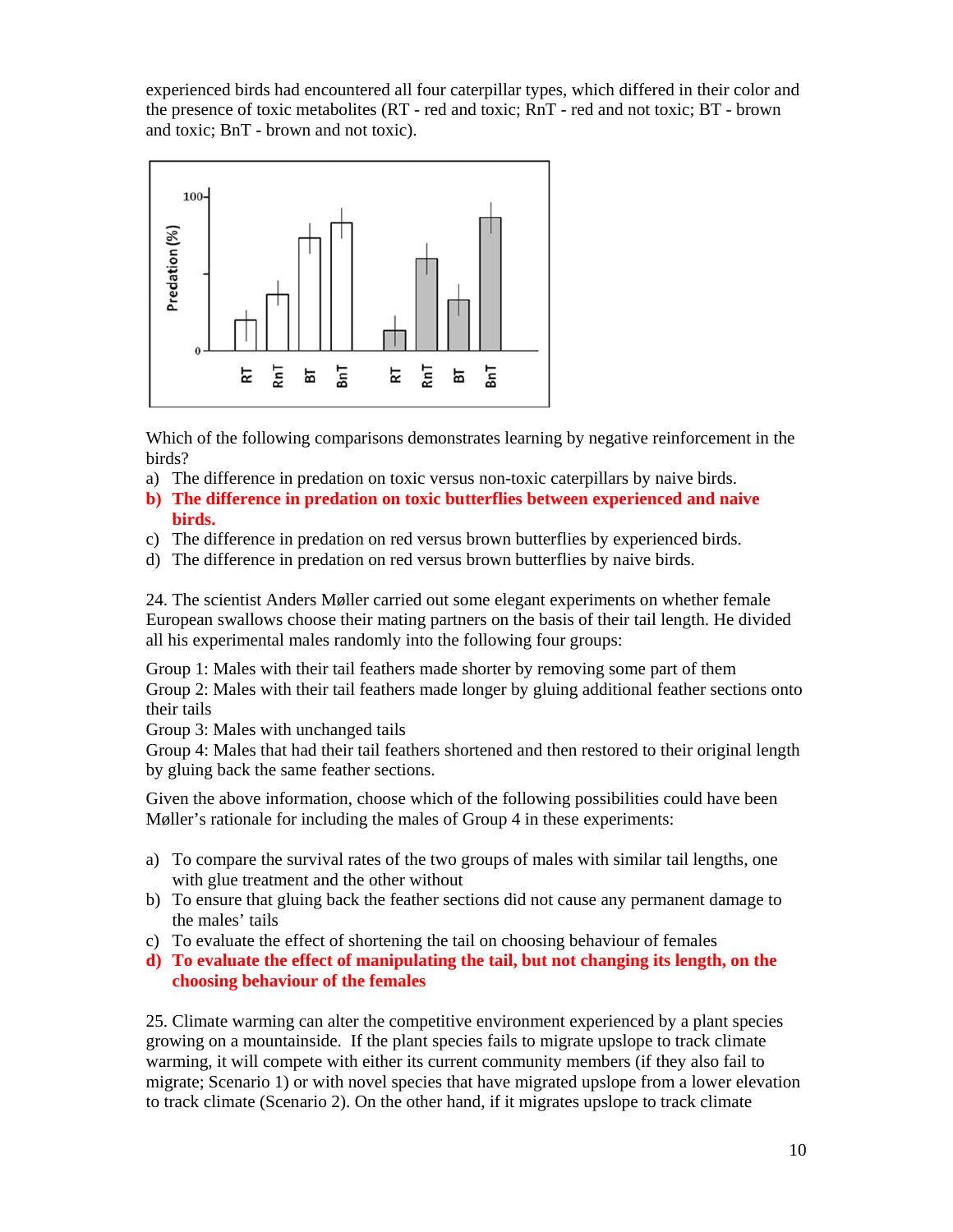warming, it will compete either with its current competitors (if they also migrate; Scenario 3) or with a novel higher-elevation community that has persisted in place (Scenario 4).

You are interested in conducting a field transplantation experiment that simulates these four future scenarios for an alpine plant species that naturally grows at 2000 m (NOTE: you are interested in simulating the future **climate** that a plant is likely to experience, not its future **locations**). You know that for every 200 m increase in elevation, temperature drops by  $1^0C$ . You also know that climate warming is expected to increase temperature by  $3^{0}C$  throughout the elevational gradient.

From the choices given below, what will be the appropriate treatment to simulate Scenario 2?

a) Focal plant and current competitor community grown together in elevation where they are naturally found, i.e. 2000 m

b) Focal plant and current competitor community transplanted from 2000 m to 1400 m and grown together

c) Focal plant grown in elevation where it's naturally found, i.e. 2000 m, with competitor community that has been transplanted from 2600 m.

**d) Focal plant transplanted from 2000 m to 1400 m and grown with competitor community naturally-occurring at 1400 m.** 

# **END OF SECTION B**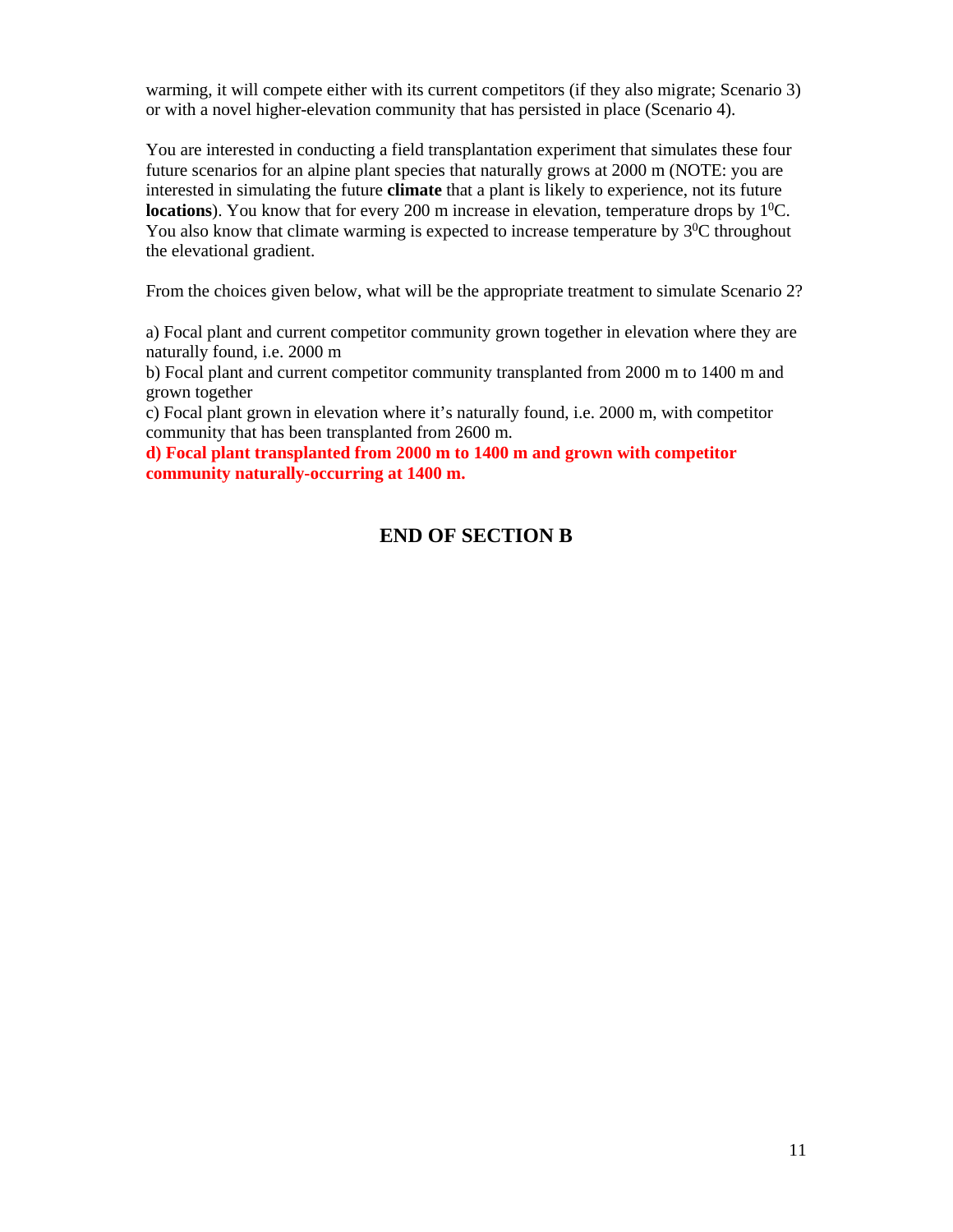# **SECTION C**

- 1. Pick the odd one out:
- a) Conservation International
- b) **People for the Ethical Treatment of Animals**
- c) Sierra Club
- d) World Wide Fund for Nature

2. The species name of a newly-discovered mammal is *tapanuliensis*. What is the name of its genus?

a) *Pan*

- b) *Panthera*
- **c)** *Pongo*
- d) *Pteromyini*

3. The reintroduction of which carnivore species into Yellowstone National Park in USA in 1995 is believed to have had cascading effects on lower trophic levels?

- a) Black Bear
- **b) Gray Wolf**
- c) Grizzly Bear
- d) Mountain Lion
- 4. Which of the following is NOT an invasive plant species in India?
- **a)** *Bridelia retusa*
- b) *Lantana camara*
- c) *Mikania micrantha*
- d) *Prosopis juliflora*

5. Several forest dwelling communities in India have been resettled out of protected areas for wildlife conservation. One of these is a pastoralist community, which practiced transhumance between the western Himalayan foothill forests and high alpine meadows. These are the:

- a) Baigas
- b) Soligas
- c) Todas
- **d) Van Gujjars**

6. Which among the following countries has the largest total area under forest cover?

- a) Brazil
- b) **Russia**
- c) Democratic Republic of the Congo
- d) Canada

7. The threat status of which cat species was changed from 'Endangered' to 'Vulnerable' by the International Union for Conservation of Nature (IUCN) in 2017?

- a) Cheetah
- b) **Snow Leopard**
- c) Tiger
- d) Lion

8. A region on earth is classified as a 'biodiversity hotspot' only if:

a) It has rare species, and the paleo record suggests many past extinctions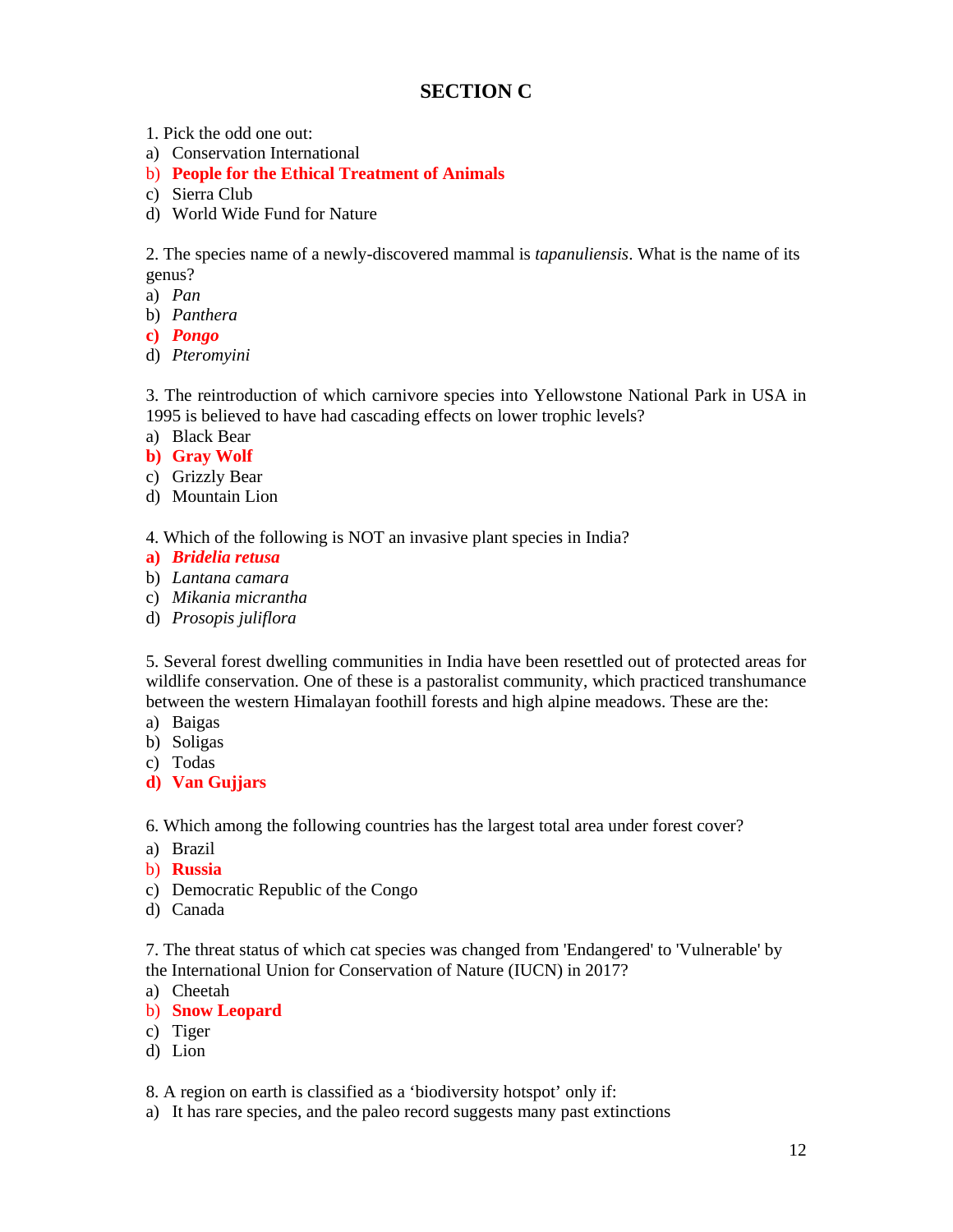- b) It has many species, and they are all evolutionarily unique
- c) It has evolutionarily unique species that continue to face threats

**d) It has many endemics and its biodiversity is threatened** 

9. If you were interested in comparing the ecology of leopards in areas with and without tigers, how many pair-wise combinations of sites (one site with and one site without tigers) could you pick from the following options: i) Gir National Park; ii) Kanha Wildlife Sanctuary; iii) Sanjay Gandhi National Park; iv) Corbett National Park

- a) 2
- b) 3
- **c) 4**
- d) 6

10. Which of these statements is TRUE?

- a) Evolution is a mechanism through which Natural Selection can take place
- b) Evolution occurs in all organisms, but Natural Selection occurs only in Eukaryotes
- c) **Natural Selection is a mechanism through which Evolution can take place**
- d) The terms "Evolution and "Natural Selection" have the same meaning

11. The proposed widening of National Highway No.7 has been a subject of litigation because it would:

- a) Disrupt elephant migration from Assam to West Bengal during floods
- b) Increase road kills in Corbett National Park
- **c) Disrupt animal movement between Kanha and Pench Tiger Reserves**
- d) Increase erosion and siltation in the Panna Tiger Reserve

|  | 12. Match the following: |  |  |  |
|--|--------------------------|--|--|--|
|--|--------------------------|--|--|--|

| J) M.K.Ranjitsinh       | <i>i</i> ) Nature and Nation                                  |
|-------------------------|---------------------------------------------------------------|
| K) Jairam Ramesh        | ii) The Vanishing: India's Wildlife Crisis                    |
| L.) Prerna Singh Bindra | iii) A Life with Wildlife: From Princely India to the Present |
| M) Mahesh Rangarajan    | iv) Indira Gandhi: A Life in Nature                           |

a) J-i, K-iii, L-ii, M-iv

**b) J-iii, K-iv, L-ii, M-i** 

- c) J-i, K-iii, L-iv, M-ii
- d) J-iv, K-iii, L-i, M-ii

13. 'The Ant and the Peacock' is the first part of the title of a book by Helena Cronin. The 'ant' and the 'peacock' in the title stand for two phenomena in the natural world that Darwin felt posed a threat to his theory. What are they?

#### **a) Altruism and elaborate ornamentation**

- b) Caste differentiation and sexual dimorphism
- c) Cannibalism and parthenogenetic reproduction
- d) Group living and polygyny

14. Match the species with the protected area in which it occurs: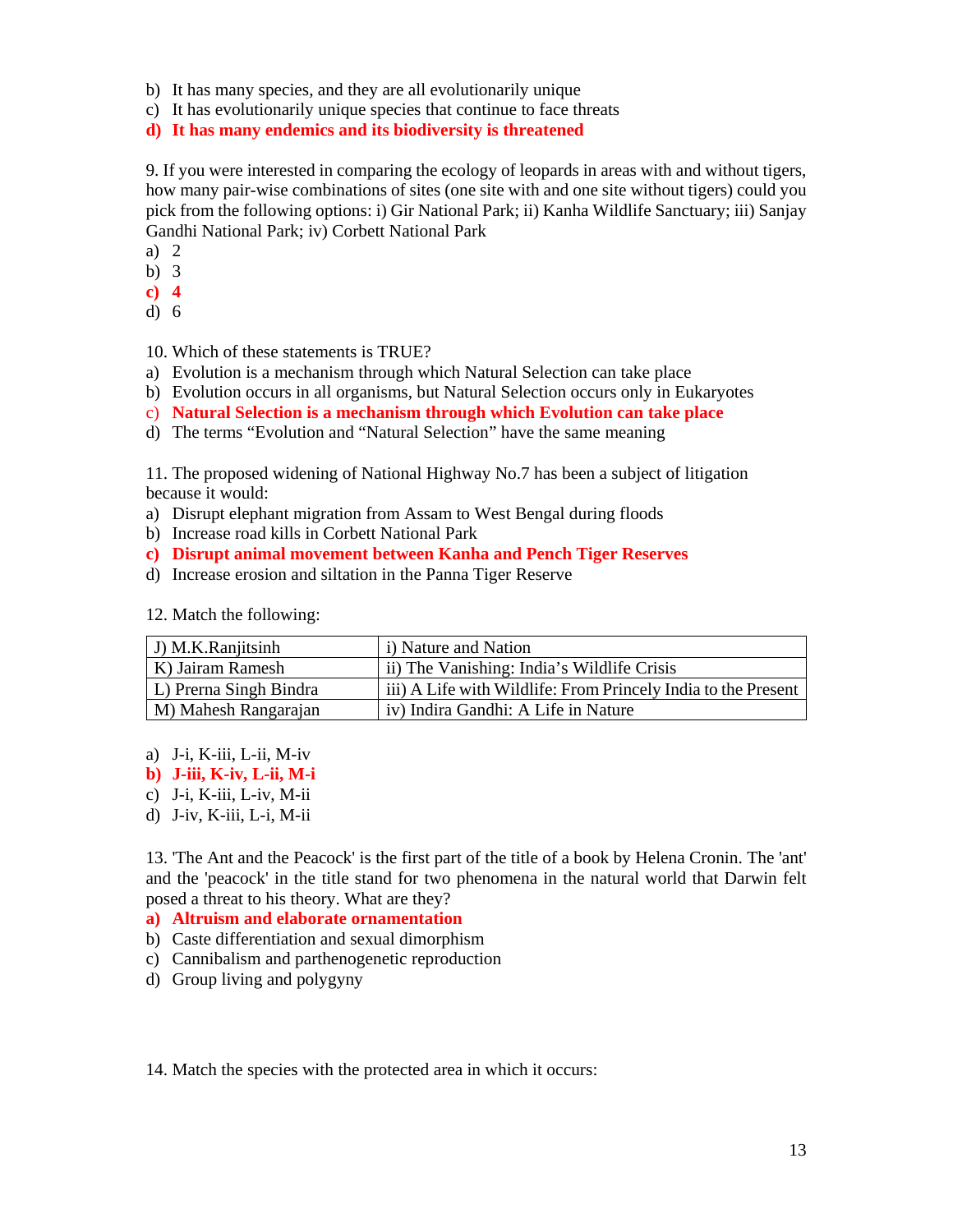| J) Blue Sheep (Bharal)       | i) Kaziranga National Park    |
|------------------------------|-------------------------------|
| K) Clouded Leopard           | ii) Kibber Wildlife Sanctuary |
| L.) Indian Rhinoceros        | iii) Desert National Park     |
| M) Indian Gazelle (Chinkara) | iv) Dampa Tiger Reserve       |

- **a) J-ii, K-iv, L-i, M-iii**
- b) J-i, K-iv, L-ii, M-iii
- **c) J-ii, K-iv, L-i, M-iii**
- **d)** J-ii, K-i, L-iv, M-iii

15. The following always increase genetic variation in a population:

- a) Immigration and selection
- b) Immigration, mutation and selection
- **c) Mutation and immigration**
- d) Selection and mutation

16. From the following, pick the one that is NOT an example of a "provisioning service" provided by an ecosystem.

- **a) A mangrove buffering the effects of a cyclone on a coastal village**
- b) Jewellery made from shells of marine invertebrates
- c) Transport of goods and people on waterways
- d) Use of desalinated sea water for drinking

17. It is generally observed that the larger the area of a site, the greater the number of species present in it. Which among the following is NOT a potential explanation for this pattern?

- a) Habitat heterogeneity is higher in larger sites
- b) Probability of dispersal of organisms into larger sites is higher
- c) Risk of extinction of species is smaller in larger sites
- **d) Rate of speciation is lower in larger sites**

18. Which of the following is the right way of grouping Rats, Shrews, Porcupines and Hedgehogs based on their Order? (Note that taxa within a bracket belong to the same order):

- a) (Rats, Hedgehogs) and (Porcupines, Shrews)
- b) **(Rats, Porcupines) and (Shrews, Hedgehogs)**
- c) (Rats, Shrews, Porcupines, Hedgehogs)
- d) (Rats, Shrews) and (Porcupines, Hedgehogs)

19. The Hoatzin (*Opisthocomus hoazin*) is one of the few birds that feeds primarily on leaves. Which of the following features of the hoatzin is LEAST likely to be related to its herbivorous lifestyle?

- a) Enlarged crop
- b) Large body size
- c) Poor flight
- **d) Territoriality**

20. Old World vultures and New World vultures are not closely related. The striking similarity between the two groups is most likely due to

- a) Co-evolution
- b) **Convergent evolution**
- c) Divergent selection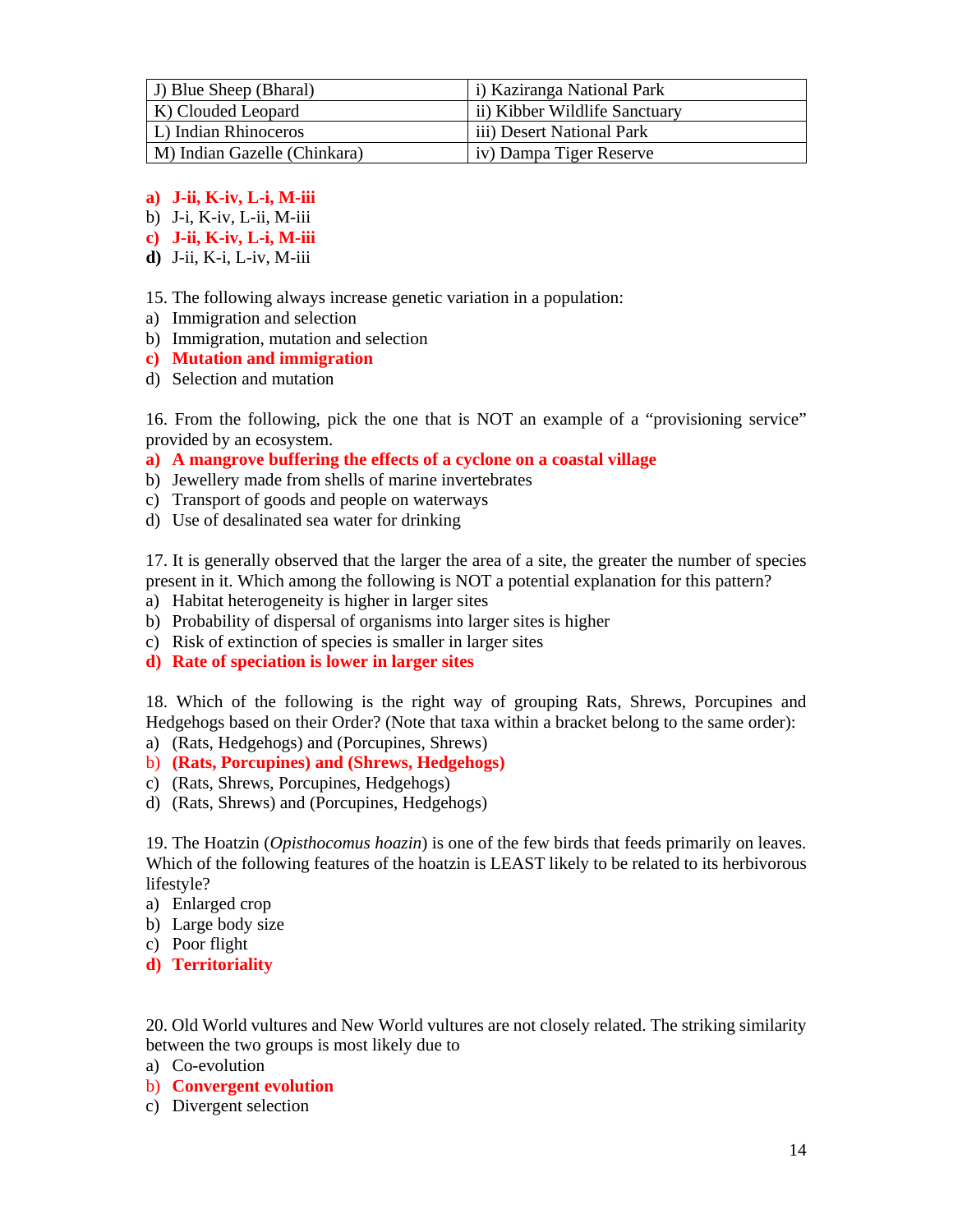d) Sexual Selection

21. The appearance of a polyploid individual within a population of diploid organisms is a possible start of a new species. If this individual reproduces and initiates a new population, scientists would consider this process to be an example of:

a) Allopatric speciation

b) Parapatric speciation

c) Peripatric speciation

**d) Sympatric speciation**

 22. W.D. Hamilton proposed a mechanism through which altruism could spread in a population of a species. According to Hamilton, if the altruist is related to the beneficiary by a coefficient of relatedness (*r*), the altruist suffers a cost (C) as a result of the altruistic act, and the recipient gains a benefit (B) as a result of the altruistic act, then the gene causing the actor to behave altruistically will increase in frequency if:

a)  $r\mathbf{B} - \mathbf{C} > 0$ 

- b)  $rB + C > 0$
- c)  $rB C < 0$
- d) *r*B + C < 0

23. The following figure describes the abundance of two grass species (X and Y) along a precipitation gradient. The solid lines represent natural abundances of Species X and Y along the gradient. The dashed line  $(Y^*)$  represents abundance of species Y a year after species X was experimentally removed.



From these results we can infer that:

- a) The fundamental niche of Species X is restricted by competition with Species Y
- b) The fundamental niche of Species Y is restricted by competition with Species X
- c) The realized niche of Species X is restricted by competition with Species Y
- **d) The realized niche of species Y is restricted by competition with Species X**
- 24. Which of these statements is TRUE?
- a) **"Species diversity" takes into account the number of individuals of each species whereas "Species richness" does not**
- b) "Species richness" takes into account the number of individuals of each species whereas "Species diversity" does not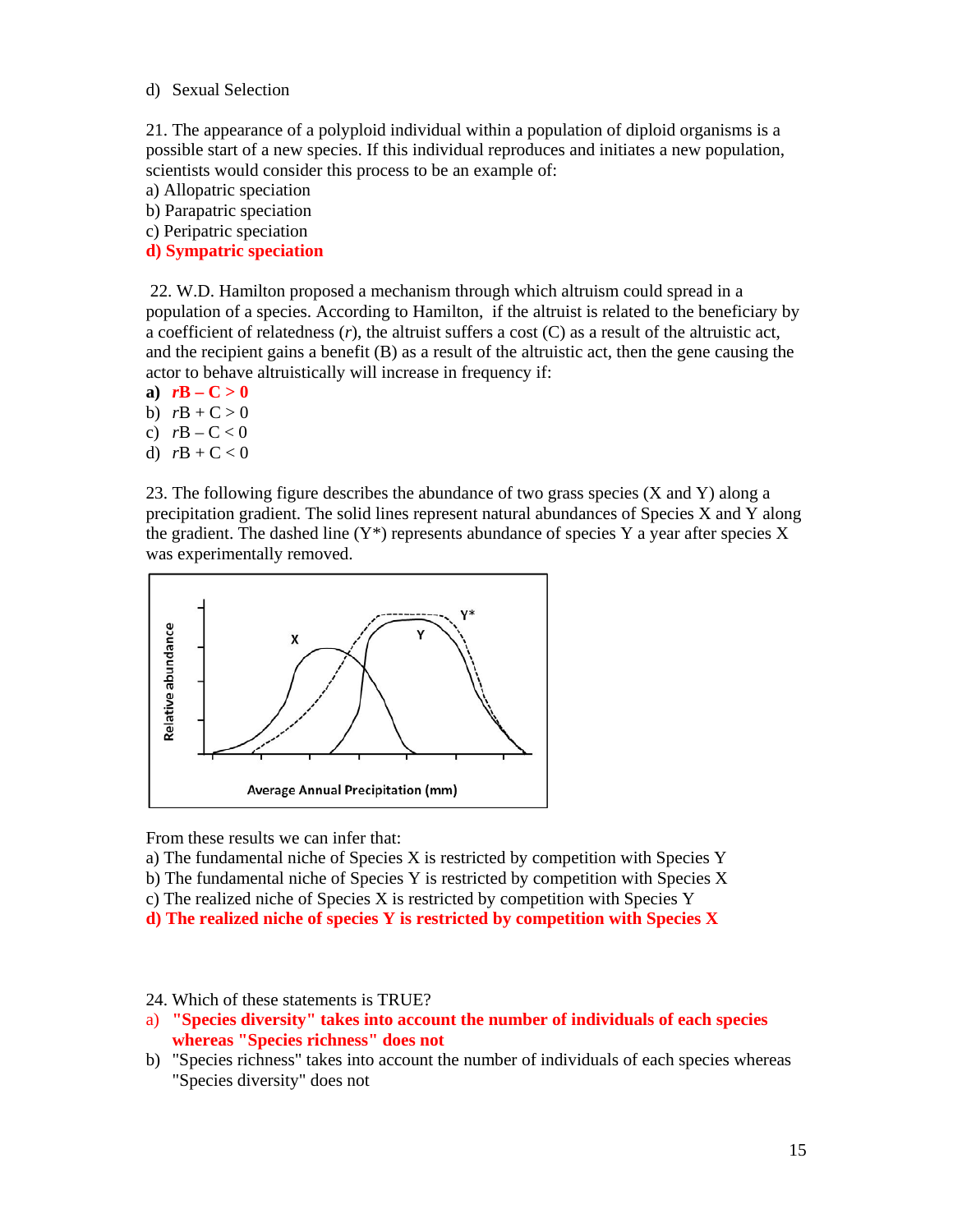- c) "Species diversity" weights common species higher than rare species whereas "Species richness" weights rare species higher than common species
- d) "Species diversity" weights rare species higher than common species whereas "Species richness" weights common species higher than rare species

25. Organize the statements below in the sequence: Observation – Hypothesis – Prediction:

J. Prey density limits tiger density.

K. In a given protected area, increasing prey densities should result in increased tiger densities.

L. Tiger densities are positively related to prey densities across different protected areas.

a) J-K-L **b) L-J-K** c) J-L-K d) L-K-J

26. Match the leaf type with the species name:



- a) A-iv, B-ii, C-i, D-iii
- **b) A-iv, B-iii, C-i, D-ii**
- c) A-ii, B-iv, C-i, D-iii
- d) A-ii, B-i, C-iii, D-iv

27. Prey-predator relationships are often described in terms of the 'life-dinner principle' in behavioural ecology. Which of the following combination of statements best describes this principle as well as the relative evolutionary rates of the prey and predator species in a population?

J. This principle is so called because the 'life' of the predator depends on the 'dinner' provided by the prey.

K. This principle is so called because a prey caught by a predator loses its 'life' while a predator that fails to catch a prey only loses a 'dinner'.

L. The prey species is usually under greater selection pressure from its predators and therefore tends to evolve faster than does the predator species.

M. The predator species is usually under greater selection pressure because of its dependence on its prey and therefore tends to evolve faster than does the prey species.

a) J and L b) J and M **c) K** and L d) K and M 28. A researcher wants to estimate the number of short-tailed bandicoots in lowland forests of Arunachal Pradesh. She trapped 180 individuals of bandicoots, which she then marked with ear tags and released back into the forest. She came back ten days later and trapped another 220 individuals, of which 110 individuals were previously tagged. In between the two captures, unknown to the researcher, 20 of the tagged individuals died from snagging their ears in the undergrowth. Which of the following is the most likely estimate of the initial population size of the bandicoots?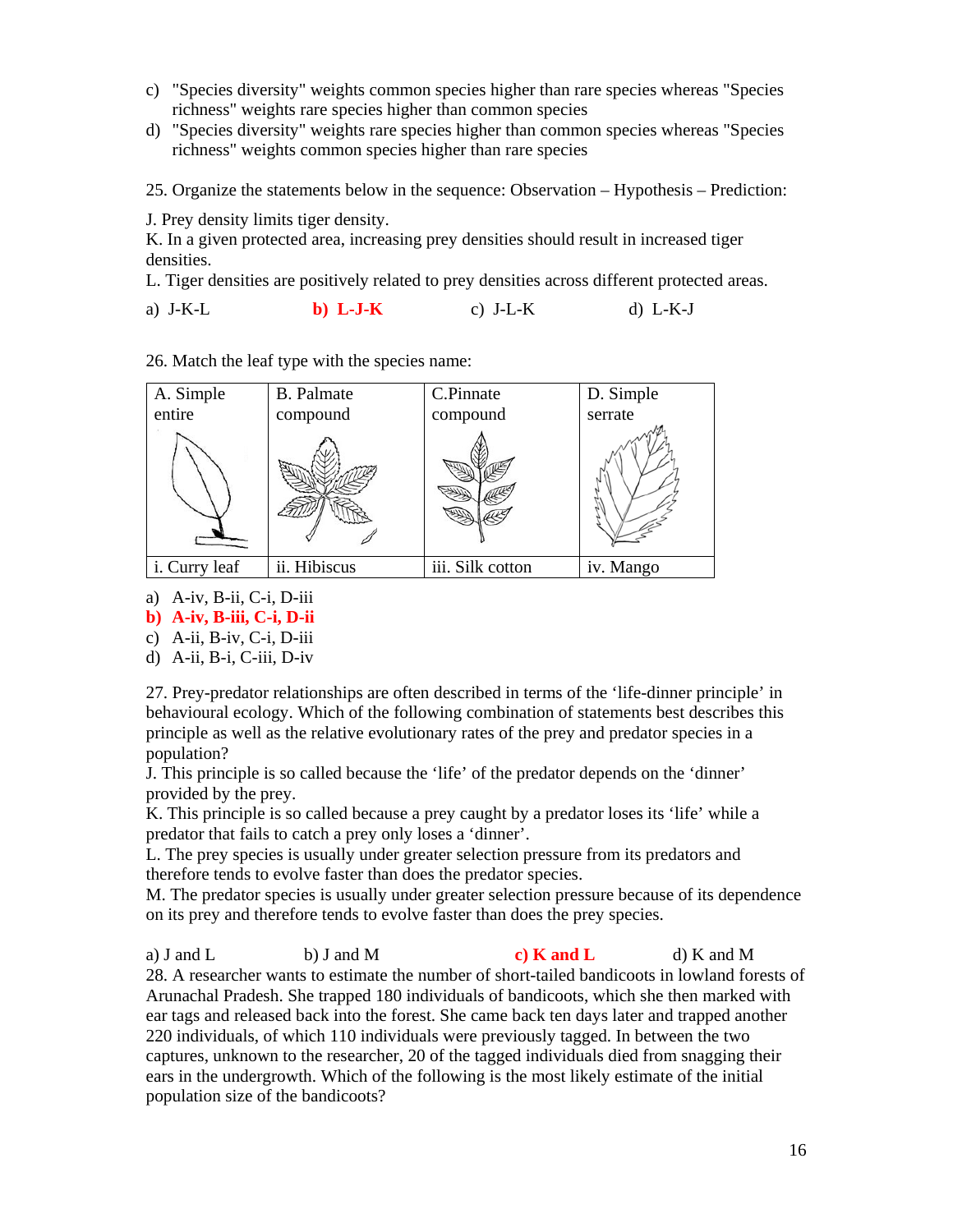| a) 320 | b) $360$ | c) 380 | $d)$ 400 |
|--------|----------|--------|----------|
|        |          |        |          |

29. Which of the following is the most likely direct consequence of large-scale deforestation in the tropics?

a) a decrease in future atmospheric CO2 concentrations

b) a decrease in future nitrogen deposition

**c) an increase in future mean global temperatures** 

d) an increase in the size of the ozone hole

30. The following figure describes the average annual rainfall and mean annual temperature of four sites in the Indian subcontinent. From the options below identify the best match of sites to tree species.



a) J - Babul (*Acacia nilotica*); K - Pine (*Pinus* spp.); L - Sal (*Shorea robusta*); M - Dhoop (*Canarium strictum*)

b) J - Babul (*Acacia nilotica*); K - Sal (*Shorea robusta*); L - Dhoop (*Canarium strictum*); M - Pine (*Pinus* spp.)

**c) J - Babul (***Acacia nilotica***); K - Sal (***Shorea robusta***); L - Pine (***Pinus* **spp.); M - Dhoop (***Canarium strictum***)** 

d) J - Dhoop (*Canarium strictum*); K - Sal (*Shorea robusta*); L - Pine (*Pinus* spp.); M - Babul (*Acacia nilotica*)

## **END OF SECTION C**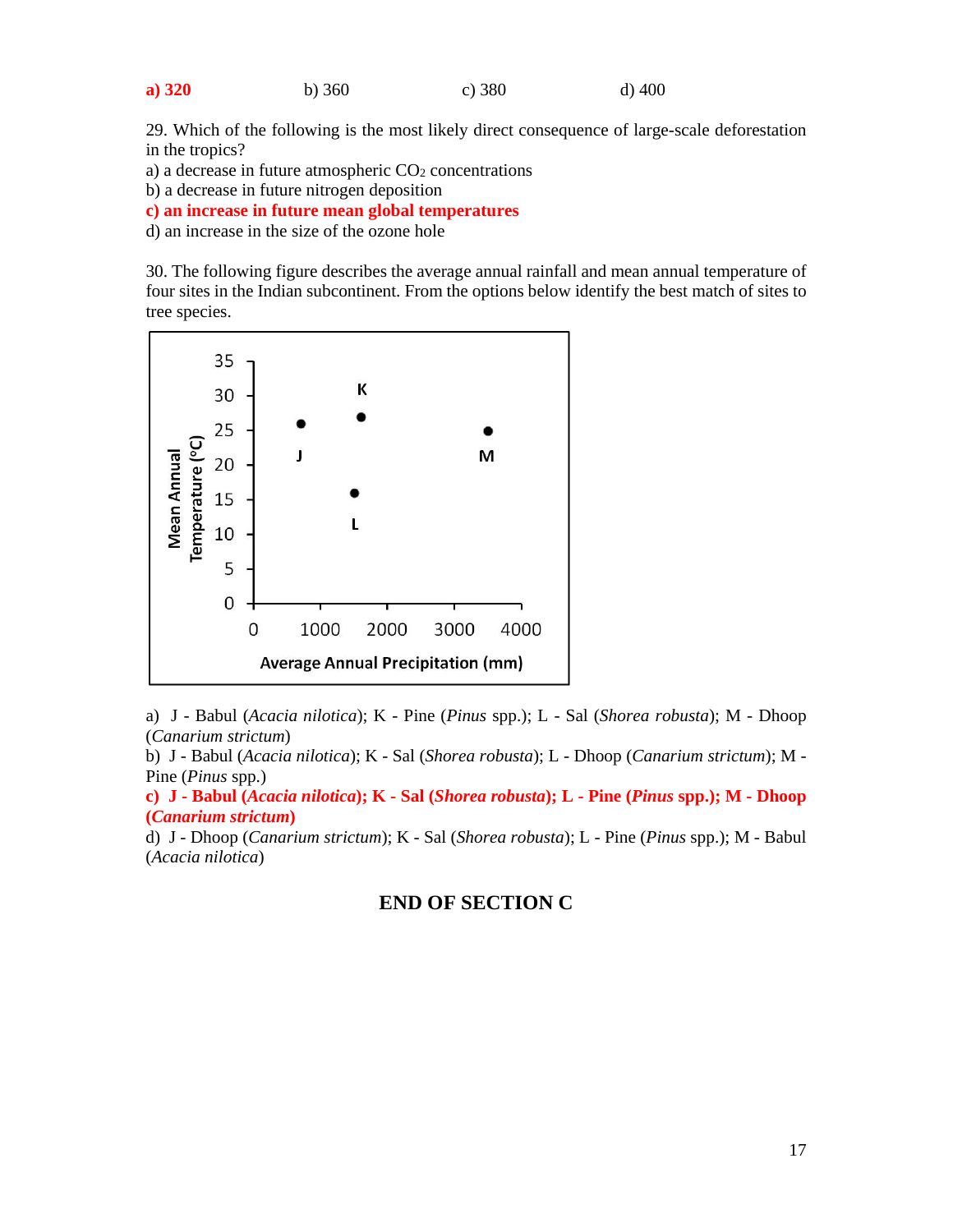# **SECTION D**

*Write an essay, in English, on ONE of the following topics. You are allowed 700 words for this essay. If your essay is longer, only the first 700 words will be evaluated, so please adhere to the word limit. You will be scored on content of the essay, clarity of thought, logic of arguments, flow of text and writing style.* 

*\_\_\_\_\_\_\_\_\_\_\_\_\_\_\_\_\_\_\_\_\_\_\_\_\_\_\_\_\_\_\_\_\_\_\_\_\_\_\_\_\_\_\_\_\_\_\_\_\_\_\_\_\_\_\_\_\_\_\_\_\_\_\_\_\_\_\_\_\_\_\_\_\_\_\_* 

*Please use the allotted answer sheets for this work. Extra sheets will not be given.* 

Two important conservation paradigms are currently being advocated in India. The first is that of protectionism in which the wildlife in a particular area is completely protected and no human activity of any kind is permitted within that area. The second paradigm is that of participatory management in which the local people, who have lived in a wildlife-rich area for generations, are allowed to continue to interact with the wildlife and meet their subsistence demands in the hope that they will be responsible for conserving the area and its wildlife in the future. Choose a particular area in need of conservation in the part of the country that you come from and discuss what would be the strategy that you would follow if you were to develop a conservation plan for some of the plant and animal species there. Give the reasons for your chosen strategy.

#### **OR**

Why should we protect nature, with all its living organisms? This is a major dilemma facing humanity. There are alarming reports that in another five decades more than 50% of large animals will be extinct along with most of Earth's pristine forests, primarily due to human activities. Has the traditional strategy of protecting nature for its own sake failed? Should we continue to set aside wildlife parks and nature areas and manage them? Should we embrace the alternate strategy of protecting the environment primarily for the benefit of humans?

## **END OF SECTION D**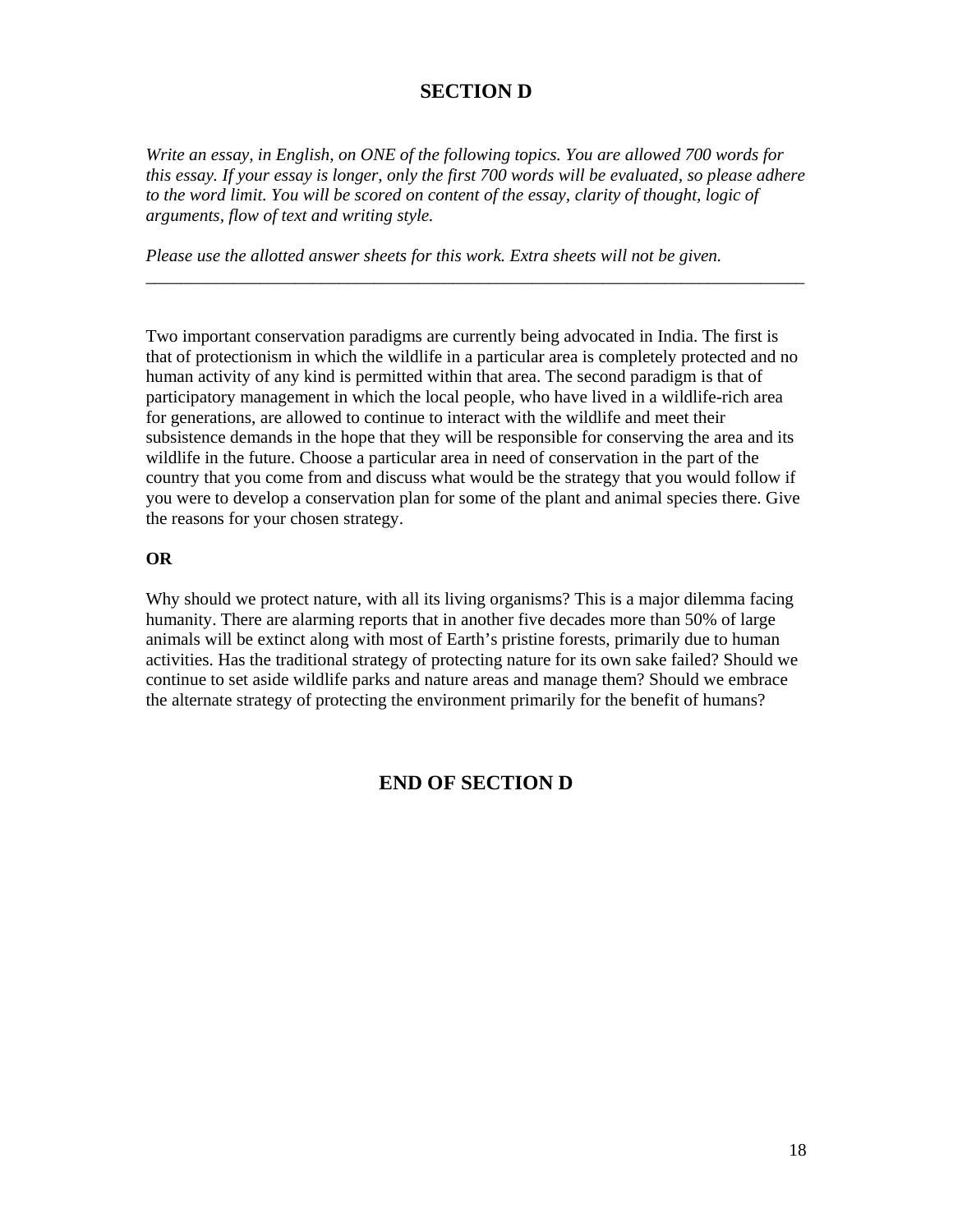| Question #                 | Answer       |
|----------------------------|--------------|
| Section #: 1               |              |
| <b>Total questions: 20</b> |              |
| Q <sub>1</sub>             | $\mathbf c$  |
| Q <sub>2</sub>             | d            |
| $Q_3$                      | $\mathbf{C}$ |
| Q <sub>4</sub>             | $\mathbf b$  |
| Q <sub>5</sub>             | $\mathbf b$  |
| Q6                         | $\mathbf b$  |
| Q <sub>7</sub>             | $\mathbf{C}$ |
| Q8                         | $\mathbf{C}$ |
| Q <sub>9</sub>             | d            |
| $Q_1$                      | $\mathbf{C}$ |
| Q <sub>11</sub>            | a            |
| Q <sub>12</sub>            | $\mathbf{C}$ |
| Q 13                       | $\mathbf d$  |
| Q <sub>14</sub>            | a            |
| Q <sub>15</sub>            | a            |
| Q <sub>16</sub>            | d            |
| Q 17                       | $\mathbf c$  |
| Q <sub>18</sub>            | a            |
| Q <sub>19</sub>            | $\mathbf b$  |
| Q20                        | d            |
| Section #: 2               |              |
| <b>Total questions: 25</b> |              |
| Q <sub>1</sub>             | $\mathbf c$  |
| Q <sub>2</sub>             | $\mathbf c$  |
| Q <sub>3</sub>             | b            |
| Q <sub>4</sub>             | b            |
| Q <sub>5</sub>             | b            |
| Q <sub>6</sub>             | d            |
| Q <sub>7</sub>             | $\mathbf c$  |
| Q8                         | b            |
| Q9                         | d            |
| $Q_1$                      | $\mathbf a$  |
| Q <sub>11</sub>            | $\mathbf c$  |

# **Answer keys of M.Sc (Wildlife Biology and Conservation) - Biology**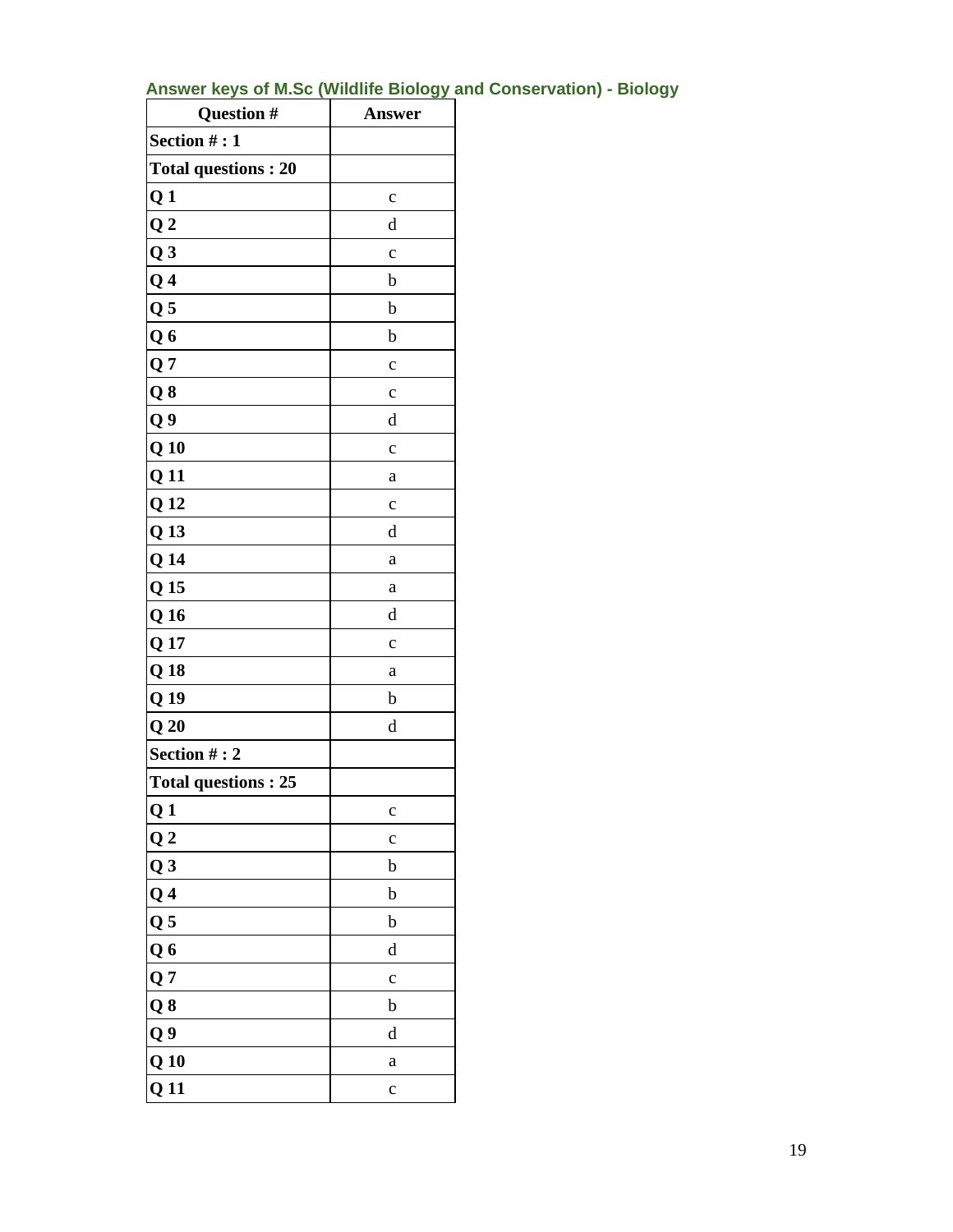| Q <sub>12</sub>            | b            |
|----------------------------|--------------|
| Q <sub>13</sub>            | b            |
| Q <sub>14</sub>            | a            |
| Q <sub>15</sub>            | b            |
| Q <sub>16</sub>            | b            |
| Q <sub>17</sub>            | d            |
| Q <sub>18</sub>            | a            |
| Q <sub>19</sub>            | d            |
| Q20                        | b            |
| Q <sub>21</sub>            | $\mathbf{C}$ |
| Q <sub>22</sub>            | $\mathbf{C}$ |
| Q <sub>23</sub>            | b            |
| Q24                        | d            |
| Q <sub>25</sub>            | d            |
| Section #: 3               |              |
| <b>Total questions: 30</b> |              |
| Q <sub>1</sub>             | b            |
| Q <sub>2</sub>             | $\mathbf c$  |
| Q <sub>3</sub>             | b            |
| Q <sub>4</sub>             | a            |
| Q <sub>5</sub>             | d            |
| Q <sub>6</sub>             | b            |
| Q <sub>7</sub>             | b            |
| Q8                         | d            |
| Q9                         | $\mathbf C$  |
| Q <sub>10</sub>            | $\mathbf c$  |
| Q <sub>11</sub>            | $\mathbf c$  |
| Q <sub>12</sub>            | b            |
| Q <sub>13</sub>            | $\mathbf{a}$ |
| Q <sub>14</sub>            | a & c        |
| Q <sub>15</sub>            | $\mathbf c$  |
| Q <sub>16</sub>            | $\mathbf{a}$ |
| Q <sub>17</sub>            | d            |
| Q <sub>18</sub>            | b            |
| Q <sub>19</sub>            | d            |
| Q20                        | b            |
| Q <sub>21</sub>            | d            |